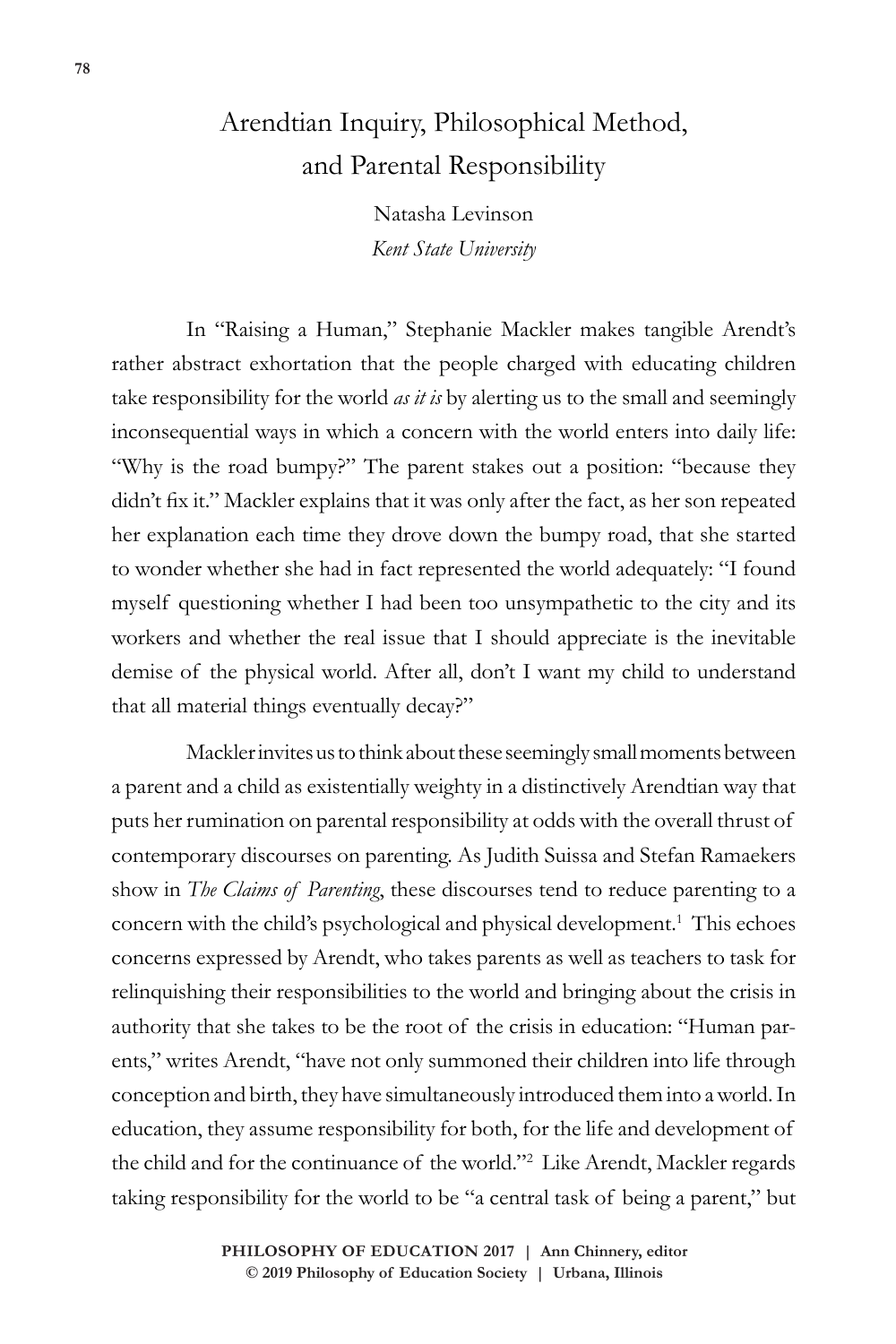she puts an interesting twist on Arendt's admonition by showing how everyday engagements with children inadvertently put parents in the position of assuming this responsibility. The world is all around us, Mackler seems to say; we are immersed in it even though parenting discourses might lead us to lose sight of it – while political theory, on the other hand, might lead us to take a rather lofty view of things. This reversal is a very interesting methodological point that I take to be at the heart of what she refers to as her "philosophical-anthropological and existential approach" to the question of what it means to take responsibility for the world and how this taking responsibility happens.

The cornerstones of an Arendtian anthropology are the twin conditions of natality and plurality. Arendt calls these "the facts" of natality and plurality, and in an Augustinian vein, she holds that the right attitude to these conditions of human life on earth is gratitude, as well as a certain vigilance on the part of human beings.<sup>3</sup> Although natality and plurality constitute the conditions under which life on earth has been given to us, neither condition is guaranteed. Both are easily quashed and need to be protected. On this view, there is nothing automatic about the parent's taking stock of the world in response to their children's provocations. Herein lies the existential – and educational – dimension of Mackler's approach. The parent has a decision to make. They can act in a way that protects natality – perhaps by bending a little to the child mourning the dead worm in the driveway – but they also have to recognize the condition of plurality that makes being more or less on time to the dentist a sign of one's willingness to share the world with others. The Arendtian parent has to balance natality with plurality. The child might be new, but they are introduced to an old world, with established mores and social agreements that the parent must decide to endorse, reject, or revise. These existential decisions have a threefold consequence because they shape the parent, the child, and world that holds them together.

Mackler construes the sorts of seemingly innocuous exchanges with her children as occasions to *enact*, in very concrete ways, what it means to take responsibility for the world. This is not "mere thinking" but judgment, and perhaps even a type of action. As Mackler puts it, "the parent has to make a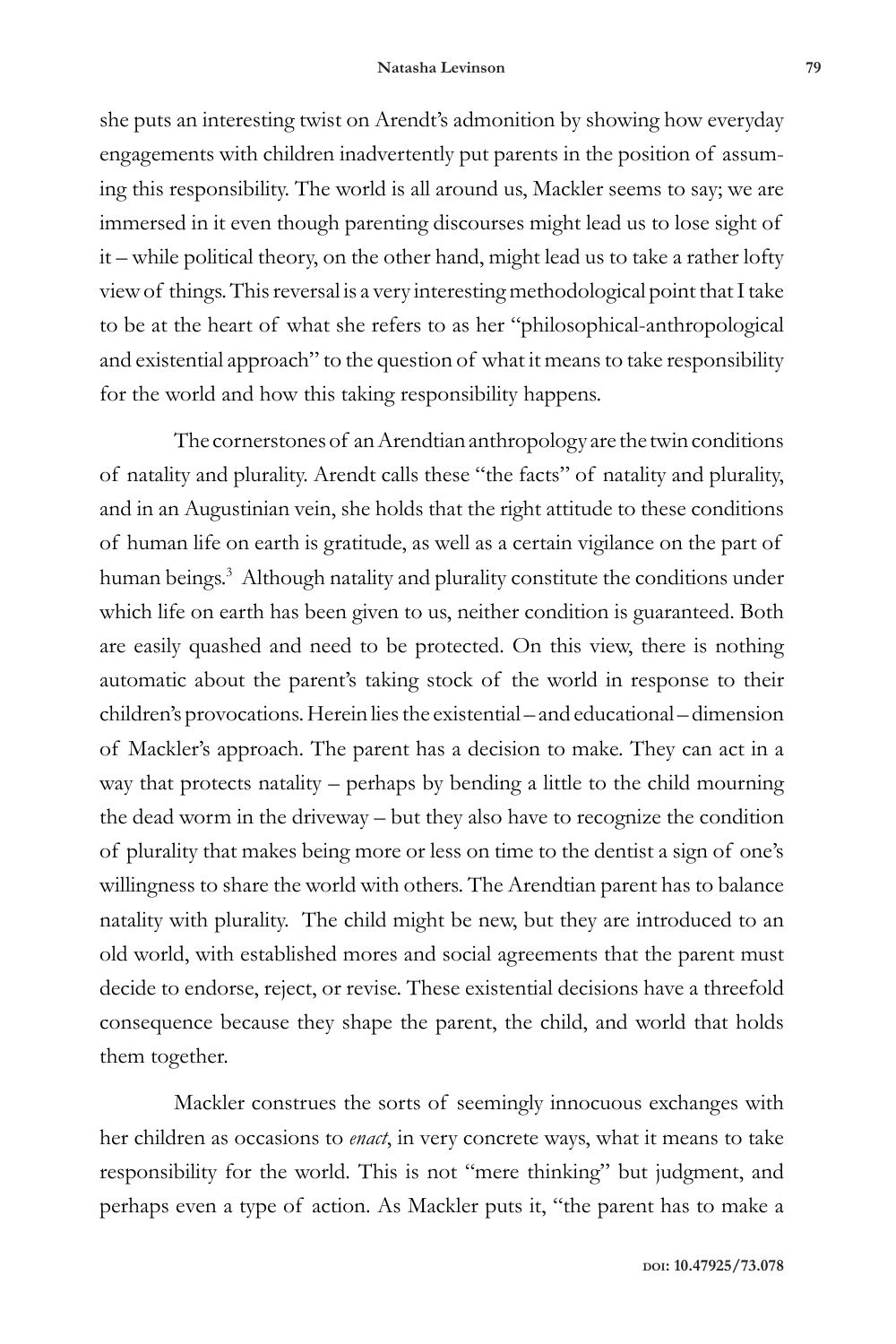decision about how to represent the world." Importantly, her decision – whether to cajole her daughter into the car or to explain the bumps in the road in this way rather than that – is not the end point of the exchange. As Mackler's rumination on her initial response to her son's question indicates, her attempt to explain why the road is bumpy is repeated back to her in ways that continue to hold her accountable: has she done justice to the world? Being the good philosopher of education, she may well find herself unravelling each response in her head subsequently as her child repeats her answer, at once alerting her to her authority as a parent and provoking a certain anxiety about it. This doesn't change the fact of her initial decision or what it says about her position as representative of a world that she "didn't make and might wish were other than it  $is.$ "

Here's what I take to be significant about Mackler's suggestive paper. First, she makes a case for extending Arendt's conception of education to parenting by showing how a concern for the world emerges in the everyday acts of being a parent. Second, she shows how these engagements not only position parents awkwardly between the newness of the child and the pressures of the existing world, but also corner parents into taking a side. Third, judging from her two illustrative examples ("Why is the road bumpy?" and "The worm died"), it appears that parents tend to side with the world, which makes parenting a necessarily conservative enterprise (and by the way, in the current political climate of the U.S., there is a profound virtue in this stabilizing orientation to the world). Fourth, her approach to Arendtian inquiry puts forward a suggestive rethinking of the small but striking ways in which children prompt parents into taking responsibility for the world. Finally – although this might be too strong a claim – it seems to me that in an important way, Mackler's Arendtian inquiry shows how Arendtian themes become evident in the act(s) of being a parent. They are not simply "applied" to the analysis of parenting. Instead of lambasting parents with another set of exhortations about the need to take responsibility for the world, or giving parents prescriptions about how to do so, she suggests that the intersubjective act(s) of raising a child have the capacity to prompt this reorientation to the world. Now, it's true that in a certain